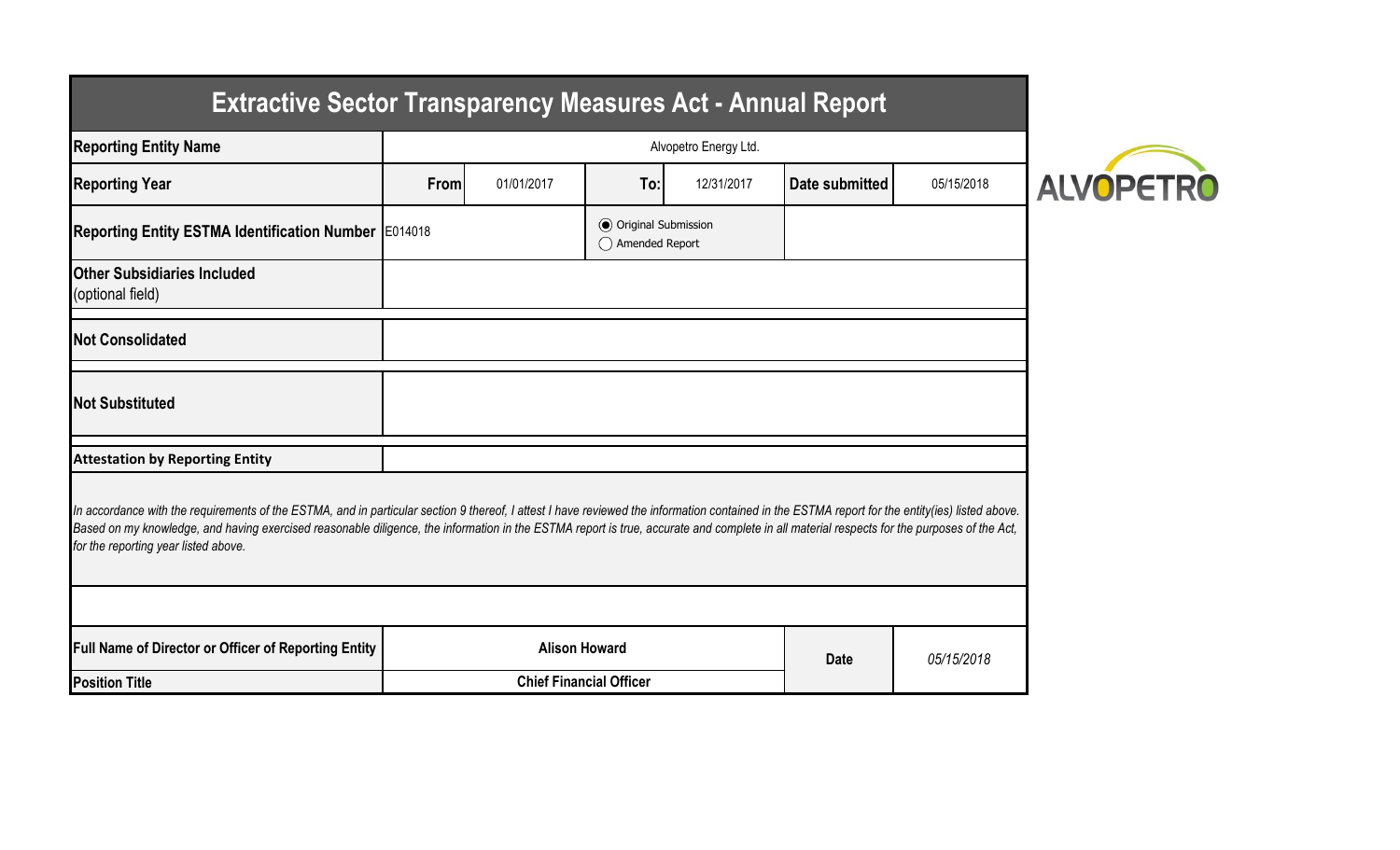| Extractive Sector Transparency Measures Act - Annual Report                      |                                                                                                                                                |                                                                                 |                       |                  |         |                                |                |                  |                                       |                                      |                                                                                                                                                                                                                                                                                                               |
|----------------------------------------------------------------------------------|------------------------------------------------------------------------------------------------------------------------------------------------|---------------------------------------------------------------------------------|-----------------------|------------------|---------|--------------------------------|----------------|------------------|---------------------------------------|--------------------------------------|---------------------------------------------------------------------------------------------------------------------------------------------------------------------------------------------------------------------------------------------------------------------------------------------------------------|
| <b>Reporting Year</b>                                                            | From:                                                                                                                                          | 01/01/2017                                                                      | To:                   | 12/31/2017       |         |                                |                |                  |                                       |                                      |                                                                                                                                                                                                                                                                                                               |
| <b>Reporting Entity Name</b>                                                     |                                                                                                                                                |                                                                                 | Alvopetro Energy Ltd. |                  |         | <b>Currency of the Report</b>  | <b>USD</b>     |                  |                                       |                                      |                                                                                                                                                                                                                                                                                                               |
| <b>Reporting Entity ESTMA</b>                                                    | E014018                                                                                                                                        |                                                                                 |                       |                  |         |                                |                |                  |                                       |                                      |                                                                                                                                                                                                                                                                                                               |
| <b>Identification Number<br/>Subsidiary Reporting Entities (if</b><br>necessary) |                                                                                                                                                |                                                                                 |                       |                  |         |                                |                |                  |                                       |                                      |                                                                                                                                                                                                                                                                                                               |
|                                                                                  | <b>Payments by Payee</b>                                                                                                                       |                                                                                 |                       |                  |         |                                |                |                  |                                       |                                      |                                                                                                                                                                                                                                                                                                               |
| Country                                                                          | Payee Name <sup>1</sup>                                                                                                                        | Departments, Agency, etc<br>within Payee that Received<br>Payments <sup>2</sup> | <b>Taxes</b>          | <b>Royalties</b> | Fees    | <b>Production Entitlements</b> | <b>Bonuses</b> | <b>Dividends</b> | Infrastructure<br>mprovement Payments | <b>Total Amount paid to</b><br>Payee | Notes <sup>34</sup>                                                                                                                                                                                                                                                                                           |
| <b>Brazil</b>                                                                    | Agência Nacional do<br>Petróleo, Gás Natural e<br><b>Biocombustíveis (National</b><br>Agency of Petroleum,<br><b>Natural Gas and Biofuels)</b> |                                                                                 |                       |                  | 103,000 |                                |                |                  |                                       |                                      | All payments are reported in United<br>States Dollars (USD), the reporting<br>currency of the entity. The payments<br>103,000 are denominated in Brazilian Real<br>(BRL) and translated to USD at the<br>rate at the time of payment. The<br>weighted average USD to BRL rate<br>for these payments is 1:0.32 |
|                                                                                  |                                                                                                                                                |                                                                                 |                       |                  |         |                                |                |                  |                                       |                                      |                                                                                                                                                                                                                                                                                                               |
|                                                                                  |                                                                                                                                                |                                                                                 |                       |                  |         |                                |                |                  |                                       |                                      |                                                                                                                                                                                                                                                                                                               |
|                                                                                  |                                                                                                                                                |                                                                                 |                       |                  |         |                                |                |                  |                                       |                                      |                                                                                                                                                                                                                                                                                                               |
|                                                                                  |                                                                                                                                                |                                                                                 |                       |                  |         |                                |                |                  |                                       |                                      |                                                                                                                                                                                                                                                                                                               |
|                                                                                  |                                                                                                                                                |                                                                                 |                       |                  |         |                                |                |                  |                                       |                                      |                                                                                                                                                                                                                                                                                                               |
|                                                                                  |                                                                                                                                                |                                                                                 |                       |                  |         |                                |                |                  |                                       |                                      |                                                                                                                                                                                                                                                                                                               |
|                                                                                  |                                                                                                                                                |                                                                                 |                       |                  |         |                                |                |                  |                                       |                                      |                                                                                                                                                                                                                                                                                                               |
|                                                                                  |                                                                                                                                                |                                                                                 |                       |                  |         |                                |                |                  |                                       |                                      |                                                                                                                                                                                                                                                                                                               |
|                                                                                  |                                                                                                                                                |                                                                                 |                       |                  |         |                                |                |                  |                                       |                                      |                                                                                                                                                                                                                                                                                                               |
|                                                                                  |                                                                                                                                                |                                                                                 |                       |                  |         |                                |                |                  |                                       |                                      |                                                                                                                                                                                                                                                                                                               |
|                                                                                  |                                                                                                                                                |                                                                                 |                       |                  |         |                                |                |                  |                                       |                                      |                                                                                                                                                                                                                                                                                                               |
|                                                                                  |                                                                                                                                                |                                                                                 |                       |                  |         |                                |                |                  |                                       |                                      |                                                                                                                                                                                                                                                                                                               |
|                                                                                  |                                                                                                                                                |                                                                                 |                       |                  |         |                                |                |                  |                                       |                                      |                                                                                                                                                                                                                                                                                                               |
|                                                                                  |                                                                                                                                                |                                                                                 |                       |                  |         |                                |                |                  |                                       |                                      |                                                                                                                                                                                                                                                                                                               |
|                                                                                  |                                                                                                                                                |                                                                                 |                       |                  |         |                                |                |                  |                                       |                                      |                                                                                                                                                                                                                                                                                                               |
|                                                                                  |                                                                                                                                                |                                                                                 |                       |                  |         |                                |                |                  |                                       |                                      |                                                                                                                                                                                                                                                                                                               |
|                                                                                  |                                                                                                                                                |                                                                                 |                       |                  |         |                                |                |                  |                                       |                                      |                                                                                                                                                                                                                                                                                                               |
|                                                                                  |                                                                                                                                                |                                                                                 |                       |                  |         |                                |                |                  |                                       |                                      |                                                                                                                                                                                                                                                                                                               |
|                                                                                  |                                                                                                                                                |                                                                                 |                       |                  |         |                                |                |                  |                                       |                                      |                                                                                                                                                                                                                                                                                                               |
|                                                                                  |                                                                                                                                                |                                                                                 |                       |                  |         |                                |                |                  |                                       |                                      |                                                                                                                                                                                                                                                                                                               |
|                                                                                  |                                                                                                                                                |                                                                                 |                       |                  |         |                                |                |                  |                                       |                                      |                                                                                                                                                                                                                                                                                                               |
|                                                                                  |                                                                                                                                                |                                                                                 |                       |                  |         |                                |                |                  |                                       |                                      |                                                                                                                                                                                                                                                                                                               |
|                                                                                  |                                                                                                                                                |                                                                                 |                       |                  |         |                                |                |                  |                                       |                                      |                                                                                                                                                                                                                                                                                                               |
|                                                                                  |                                                                                                                                                |                                                                                 |                       |                  |         |                                |                |                  |                                       |                                      |                                                                                                                                                                                                                                                                                                               |
| <b>Additional Notes:</b>                                                         |                                                                                                                                                |                                                                                 |                       |                  |         |                                |                |                  |                                       |                                      |                                                                                                                                                                                                                                                                                                               |